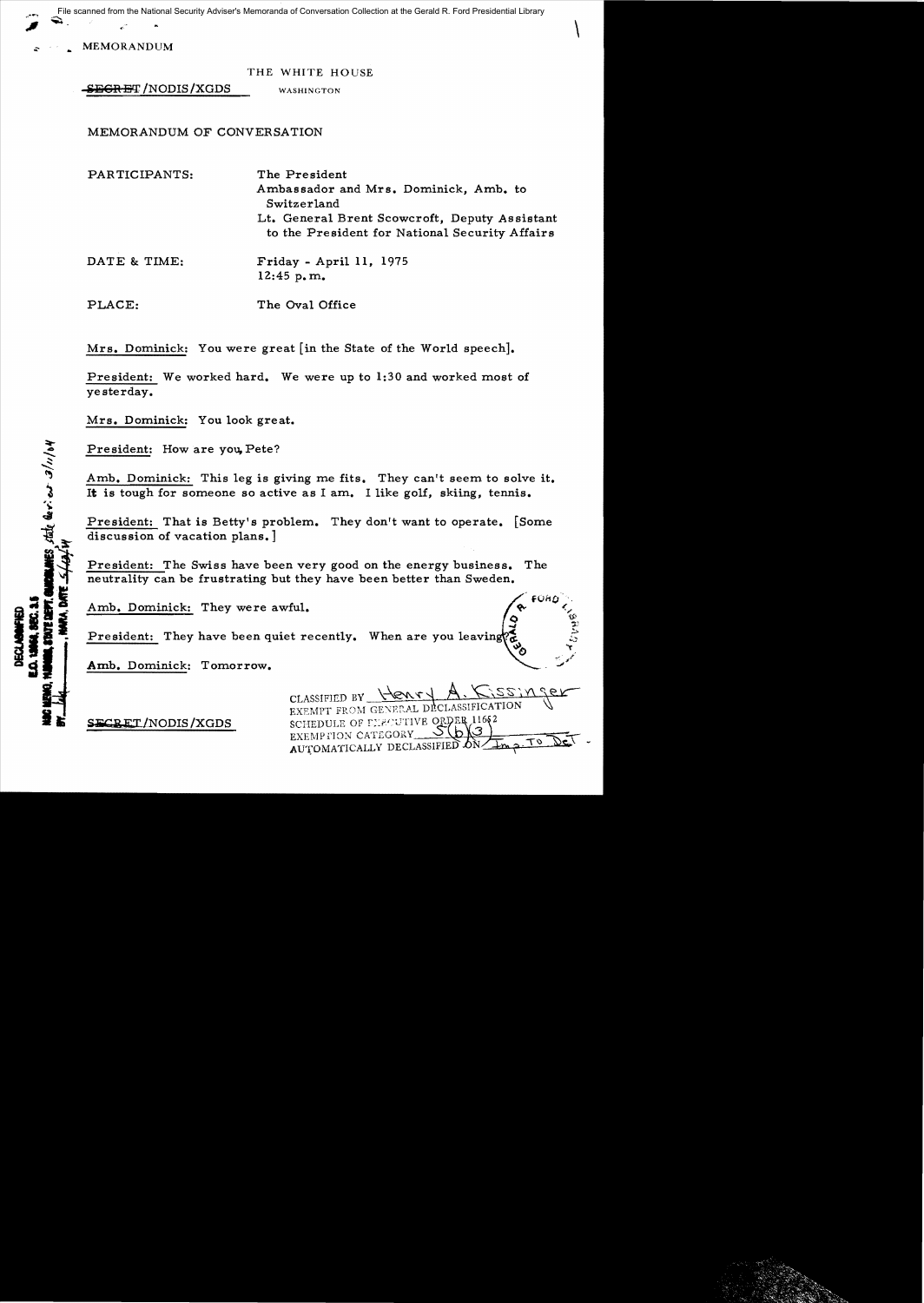## $\frac{1}{2}$  if  $\frac{1}{2}$  and  $\frac{1}{2}$  and  $\frac{1}{2}$  and  $\frac{1}{2}$  and  $\frac{1}{2}$  and  $\frac{1}{2}$  and  $\frac{1}{2}$  and  $\frac{1}{2}$  and  $\frac{1}{2}$  and  $\frac{1}{2}$  and  $\frac{1}{2}$  and  $\frac{1}{2}$  and  $\frac{1}{2}$  and  $\frac{1}{2}$  and  $\frac{1}{2}$  an

## President: Fill me in on Colorado politics.

Amb. Dominick: They are totally Democrats. They are a new breed -like the caucus. The new Governor came in on a lot of promises and is having trouble delivering.

Mrs. Dominick: We have two Republican Congressmen and the Senate is Republican.

Amb. Dominick: But none in the Statehouse.

There is nothing we could have done about it. We won where you went. The western slope is okay. We lost my own county, Denver by 50,000 etc.

President: I hear the guy who beat Busk(? ) is conceited. Is he that good?

Amb. Dominick: No. But he is not dumb.

Mrs. Dominick: We have a big influx of young people from the East Coast.

President: The whole world's worst in Colorado is Patsy. She is just awful and thinks she is so good. Bill Armstrong and Jim Johnson are good.

Amb. Dominick: Yes. But Johnson has religious convictions about fighting foreign wars, so he probably won't be with you.

President: We will probably go to Vail in August some time. Our condominium has been a good investment. I traded with Dick Bass because my own was not big enough.

Amb. Dominick: I was surprised you found Secret Service skiers.

President: They scrounged around. But they are enthusiasts now.

Amb. Dominick: Do you have any advice?

President: I am sure you had briefings. Anything you can do to get their increased cooperation in IEA. The French aren't too good. If we can keep it going and strengthen it...  $\int e^{\lambda x} dx$ 

## $S$ <del>EGRET</del>/NODIS/XGDS

 $\overline{S}$  ,  $\overline{S}$ **হ** : : : : : : : :

 $\delta$  .  $\frac{1}{2}$ .-'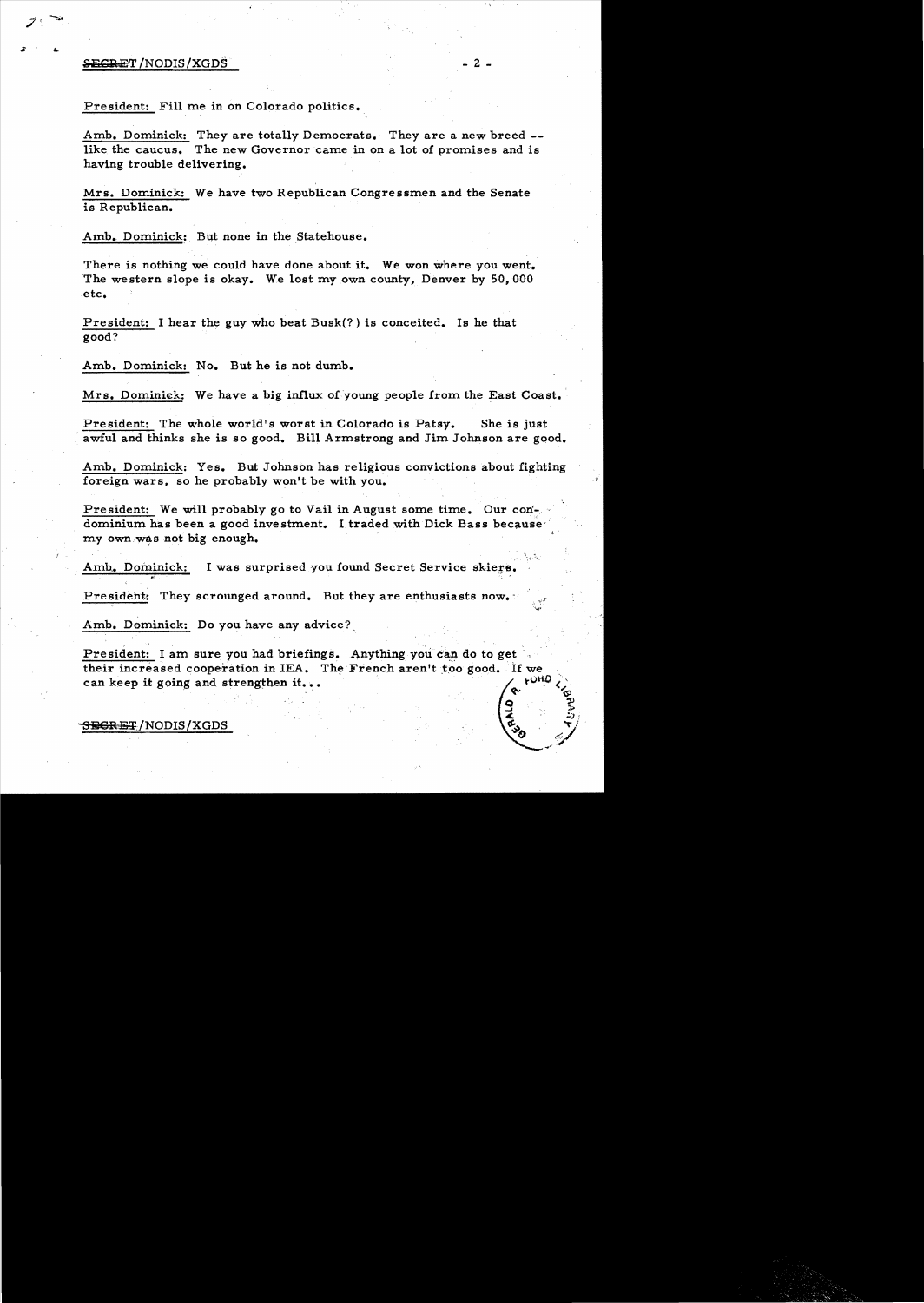P/Arnb+Mrs Dominick  $11Qp275$ Mrs. 3 - Ul - Year wave genot P we world hard. up \$ 1:30 + work of yesterdy Mrs Jan last great 1) Jon lack great<br>Phar on you Pete! They ent seem to solve it, This leg is giving me fits, It is trugh for  $\Delta\|$ toward so active or 2 - golf, thering, teaming. P That is Betty's prob. They don't could gett (Some dopenaire of vanding plan M/The Sings has been en jours on the werky business, The westrabilizem to prostrating but Stry been better them Sunder 1 They were arful P They have here quiete month, When you having D Torrescue P what are - facilation Mag 21 roms, environt, une element PFul me inon Colo jointer D Totally since Twar hard - there cances. The unt Croire comme in on a bot of provision + is howing trankle delivering Un We trave 2 esport Congression EC Servite i Kyobr & But montin a Statchmore These holtning us could have love about it. We monse vou where you want Western slyse R. Loton over courty, Burn by 50, 000, etc. P Ileance gey who look Bush is concerted. It be that good D No. But he wit druck **E.O. 12058, SEC. 3.5** NEC MEMO, 11/2480, STATE DEFT. GUIDELINFO Statute v. es 3/11/69